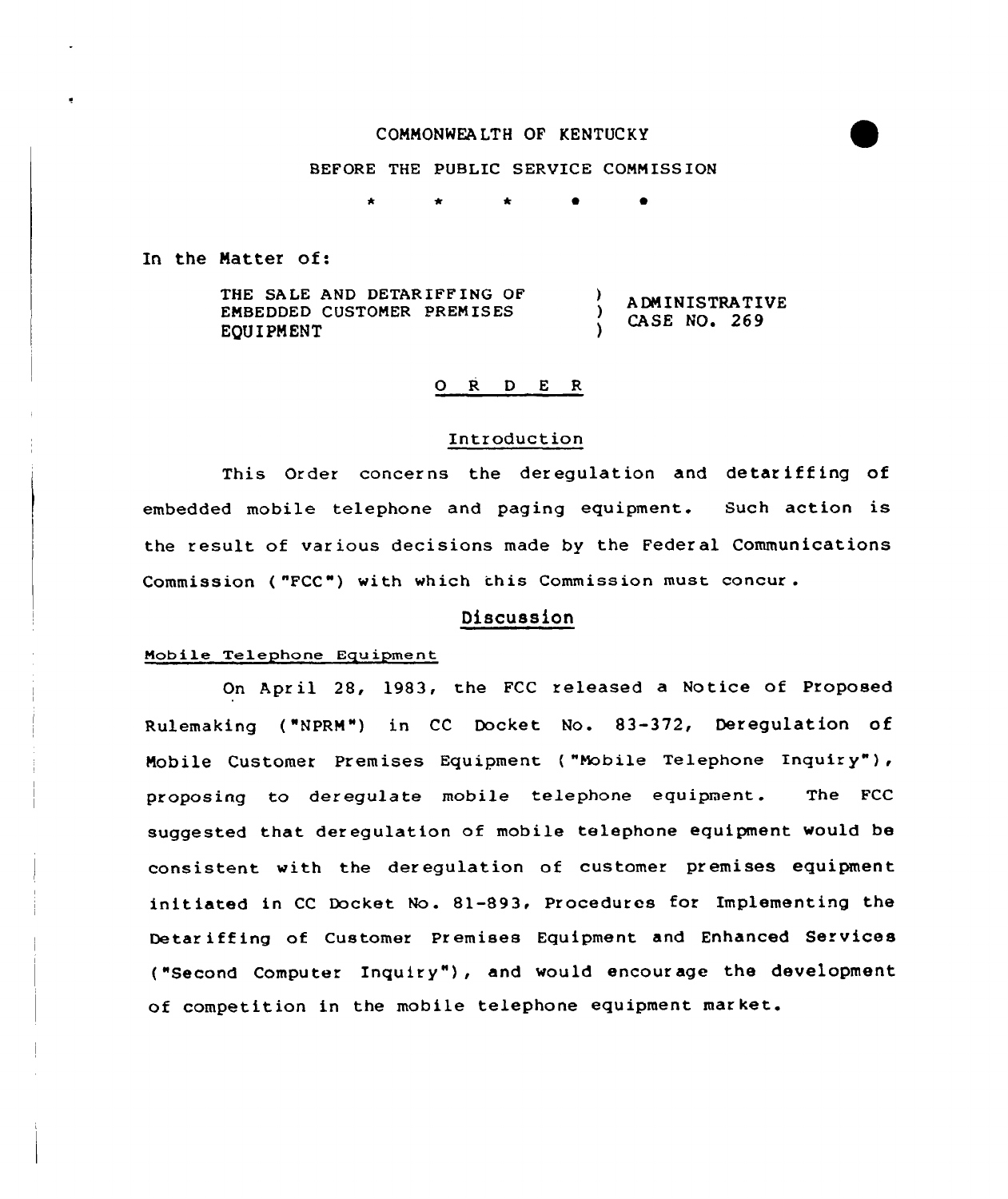Subsequently, on November 7, 1983, the FCC released an Order in the Mobile Telephone Inquiry that deregulated mobile telephone equipment on <sup>a</sup> bifurcated basis and preempted state regulation of mobile telephone equipment,. New mobile telephone equipment was deregulated effective January 1, 1984, and defined to include mobile telephone equipment "acquired by a carrier or manufactured by an affiliated entity after January 1, 1984...."<sup>1</sup> Embedded mobile telephone equipment was not deregulated, pending development of a detariffing plan.<sup>2</sup>

Concurrent with the deregulation Order in the Mobile Telephone Inquiry, the FCC issued a further NPRM requesting comment on whether the procedures outlined in the Second Computer Inquiry should apply to the detariffing of embedded mobile telephone equipment.<sup>3</sup>

On December 29, 1983, the FCC released another Order in the Mobile Telephone Inquiry that addressed an emergency petition filed by the American Telephone and Telegraph Company ("AT&T") and

 $\mathbf{1}$ CC Docket No. 83-372, Mobile Telephone Inquiry, Federal Register, December 6, 1983, page 54620, at paragraph 9.

 $\overline{2}$ Embedded mobile tej ephone equipment was defined to include "existing in-place 'equipment or inventory which is tariffed<br>or otherwise subject to the jurisdictional separations or otherwise subject to the jurisdictional separations<br>process'..." Ibid.

<sup>3</sup> CC Docket No. 81-893, Second Computer Inquiry, Federal Register, June 29, 1983, pages 29891-29917. In this NPRM, the FCC outlined procedures for detariffing embedded customer premises equipment and ordered that embedded customer premises equipment be detar iffed no later than December 31, 1987.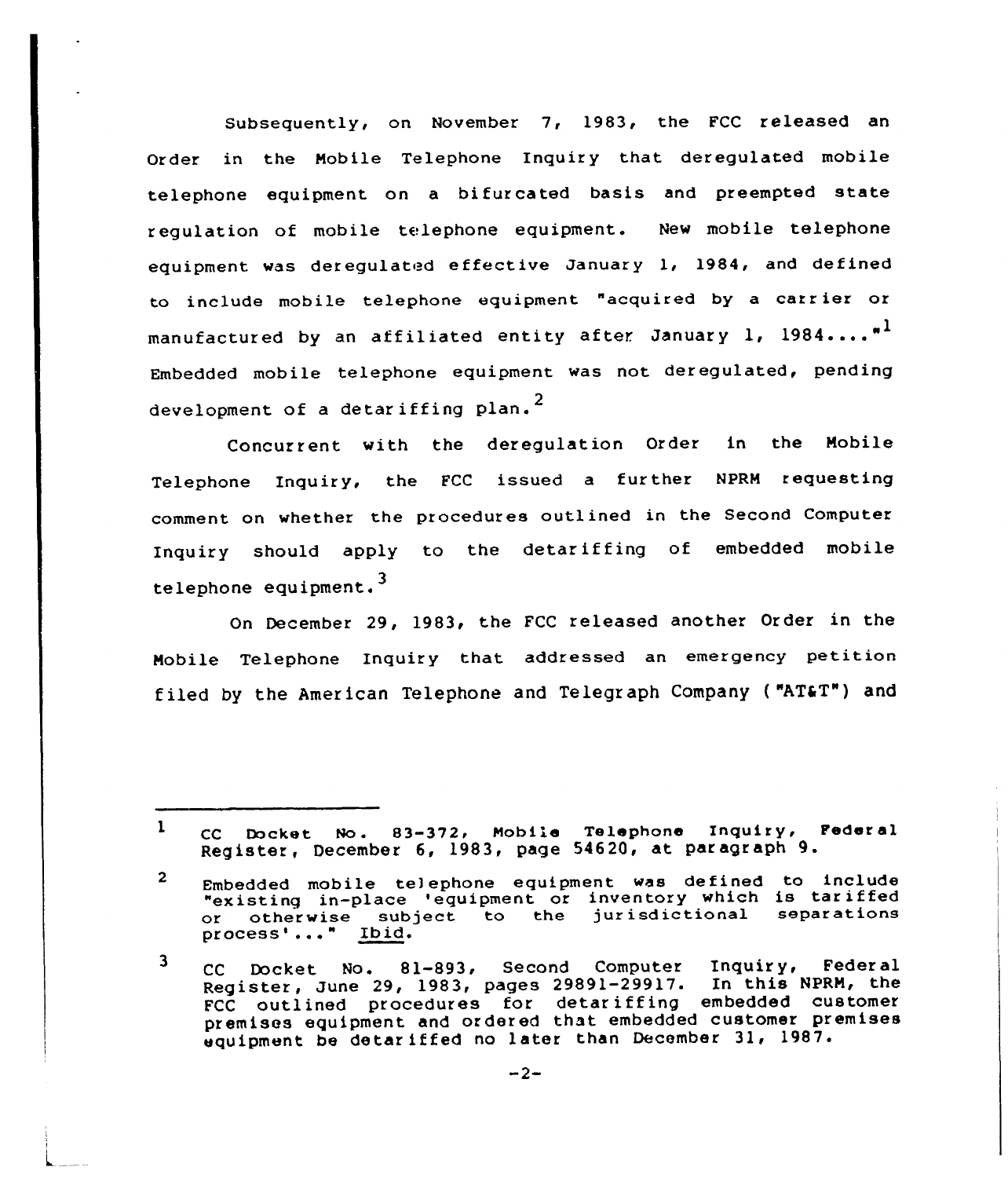required AT&T to transfer to AT&T Information Systems embedded mobile telephone equipment. <sup>4</sup>

Subsequently, on June 29, 1984, the FCC released an Order in the Second Computer Inquiry establishing requirements for the detariffing of embedded mobile telephone equipment. The Order established a transition plan involving ATaT in which state commissions have no role. In the case of independent telephone companies and radio common carriers, the Order specified that embedded mobile telephone equipment "owned by the Independent telephone companies or the radio common carriers shall be removed from tariff regulation not later than January 1, 1985....<sup>\*5</sup> and that "state commissions sha11 have authority to establish the rules under which the installed mobile CPE [customer premises equipment] owned by the Independent telephone companies or the radio common carriers shall be valued for purposes of its removal from regulated service."<sup>6</sup>

<sup>4</sup> CC Docket 83-372, Nobile Telephone Inquiry, Federal Register, January 6, 1984, paqes 882-886.

<sup>5.</sup> CC Docket 81-893, Second Computer Inquiry, Federal Register, July 6, 1984, page 27754, Summary. As indicated at footnote 3, the FCC had proposed that embedded customer premise equipment be detariffed no later than December 31, 1987. However, in the case of embedded mobile telephone equipment, the FCC concluded that sufficient competition exists in the mobile telephone equipment market to justify an earlier detariffing date. Ibid., pages 27759-27760, at paragraphs<br>27-30.

<sup>6</sup> Ibid., page 27754, Summary, and pages 27760-27761, at paragraphs 32-34.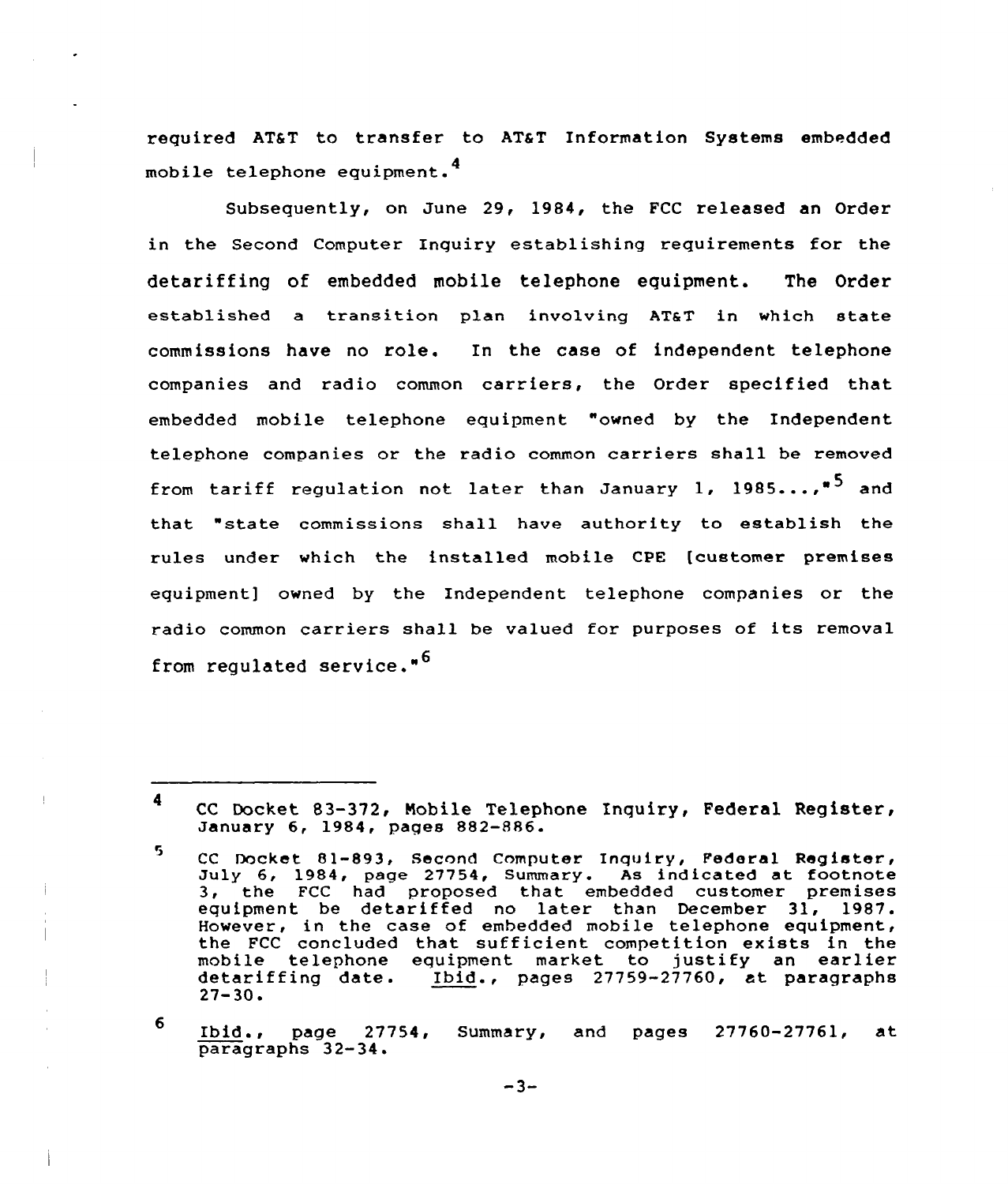## Paging Equipment

 $\overline{1}$ 

Also, in the deregulation Order in the Mobile Telephone Inquiry, the FCC addressed the issue of whether paging equipment had been deregulated as part. of its action in the Second Computer Inquiry. The FCC affirmed that paging equipment had been deregulated. However, as a result of apparent uncertainty among radio common carriers, the FCC indicated that it would not impose sanctions on those radio common carriers who had not detariffed new paging equipment and modified its definition of embedded paging equipment to al1ow some new paging equipment to be classified as embedded paging equipment.

The Fcc had intended that new paging equipment be deregulated effective January 1, 1983, concurrent with the deregulation of other customer premises equipment. Embedded paging equipment was not deregulated, pending development of a detar iffing plan. The FCC allowed paging equipment acquired between January 1, 1983, and January 1, 1984, that. had not been detariffed effective January 1, 1983, to be rated as embedded paging equipment<sup>7</sup> and, later, made the detariffing of embedded paging equipment huh)ect to the same guidel ines as apply to the detariffing of embedded mobile telephone equipment.<sup>0</sup>

<sup>7</sup> That is: "All paging equipment that is acquired or put into service now through January 1, 1984, may be treated as new or<br>embedded CPE, at the discretion of the carrier." CC Docket embedded CPE, at the discretion of the carrier." CC Docket<br>No. 83-372, Mobile Telephone Inquiry, Federal Register, December 6, 1983, page 54621, at footnote 10.

<sup>8</sup> CC Docket No. 81-893, Second Computer Inquiry, Federal Register, July 6, 1984, page 27754, at footnote l.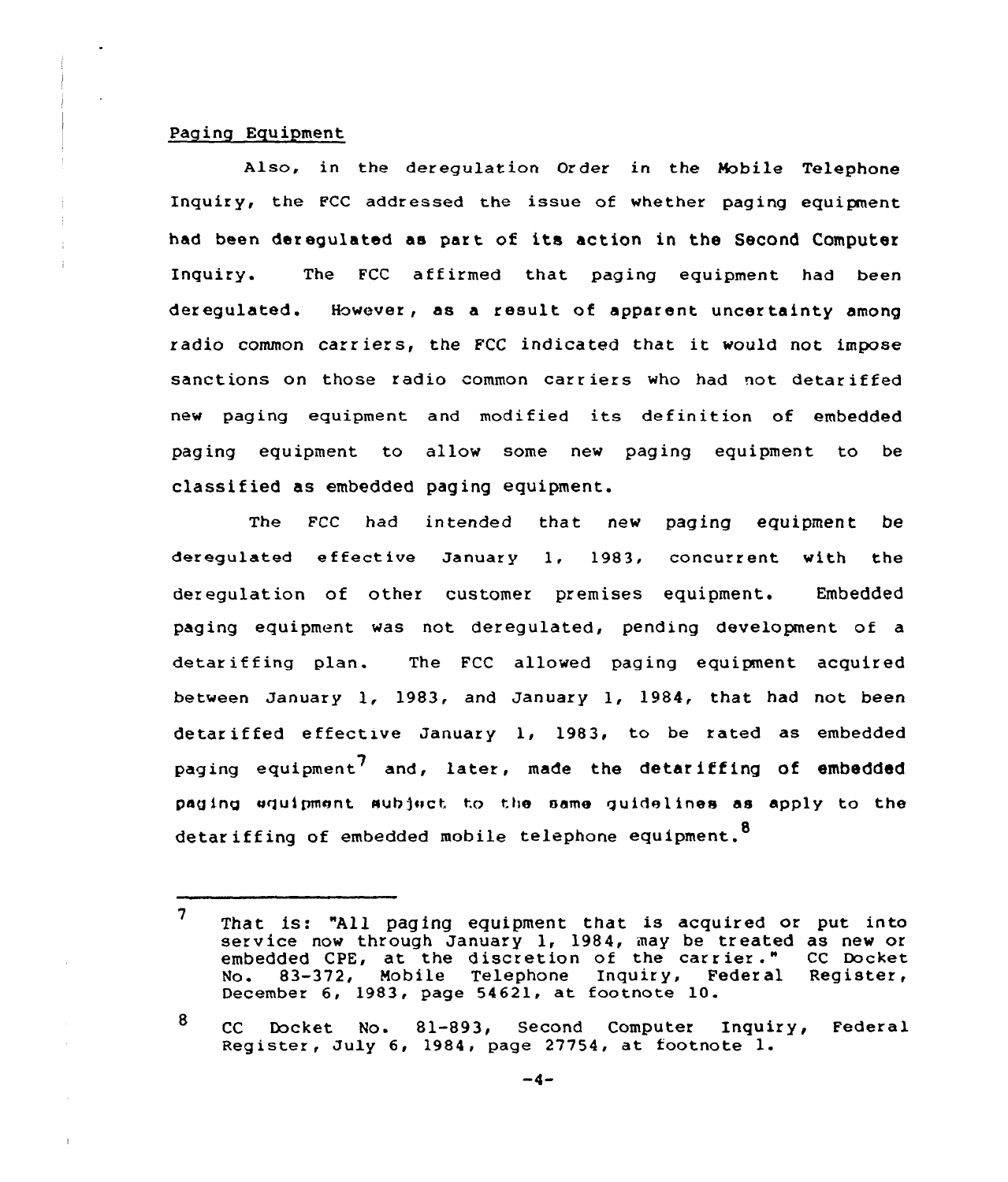On January 30, 1985, the Commission entered an Order in this case detar iffing embedded mobile telephone and paging equipment, effective January l, 1985, and establishing <sup>a</sup> valuation standard for removing embedded mobile telephone and paging equipment from regulated books of account.

On February 19, 1985, General Telephone Company of Kentucky ("General") filed with the Commission a Petition for Reconsideration and Stay of Order and Request for Hearing ( "Petition" ) .

General's petition cited as reason for reconsideration, stay, and hear ing that the Commission had provided no notice that it had instituted <sup>a</sup> proceeding to address the issue of <sup>a</sup> valuation standard for removing embedded mobile telephone and paging equipment from regulated books of account pr ior to its Order of January 30, 1985. Futhermore, General stated that it could show by legal brief and presentation of evidence that the Commission's adoption of a net book valuation standard was inappropriate for General and should be changed to a market valuation standard.

On Apr il 25, 1985, <sup>a</sup> hear ing was conducted at the offices of the Commission in Frankfort, Kentucky.

## Valuation Method

The FCC in its Third Report and Order required the states to use economic value in the detar iffing of embedded CPE and

 $-5-$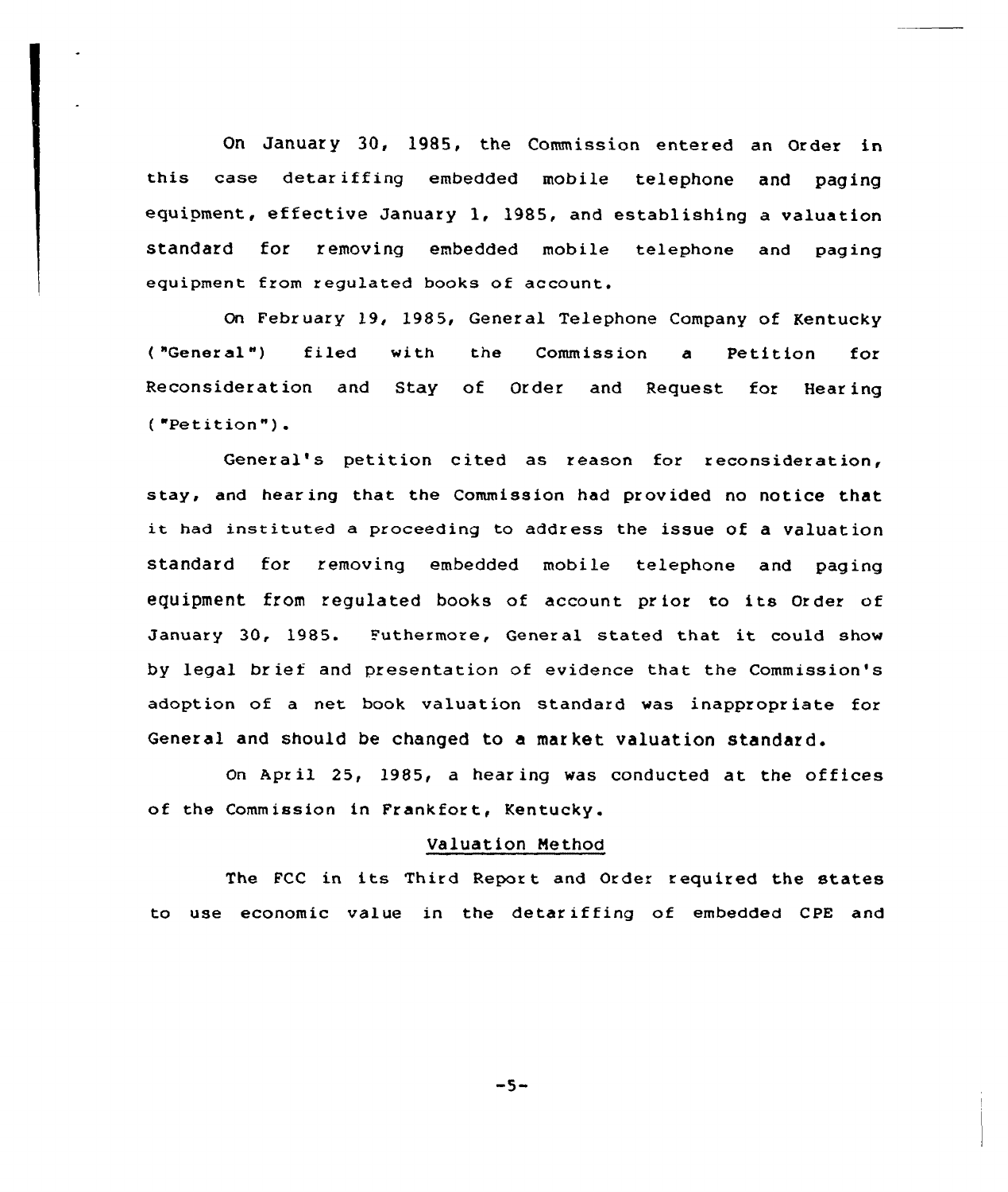presented four alternatives for measuring or developing a surrogate for economic value:<sup>9</sup>

- (1) Imitating the process <sup>a</sup> firm would pursue in its capital budgeting process to estimate the economic value;
- (2) Using net book value as a proxy for economic value;
- (3) Relying on asset appraisal by independent appraisers; and
- (4 ) Conduct ing auctions

General proposed using the asset appraisal approach to determine economic value. Also presented by General was the capital budgeting approach.

The Commission was left with the task of deciding which of the approaches best met the criteria in the Third Report and Order for Kentucky. The approaches presented by General fluctuate widely depending on the assumptions and inputs unique to the specific approach. On the other hand, net book value is <sup>a</sup> more certain method of valuation than either the asset appraisal or the capital budgeting approach. Thus, the Commission is of the opinion that the transfer at net book value coupled with the opportunity of the utility to recover its investment in CPE prior to detariffing, as General had through its represcription process for depreciation rates, provides the fairest balancing of interest between ratepayers and investors, as required by the FCC and the

<sup>9</sup> Third Report and Order in CC 81-893, Released October 26, 1984, at 17 and 18.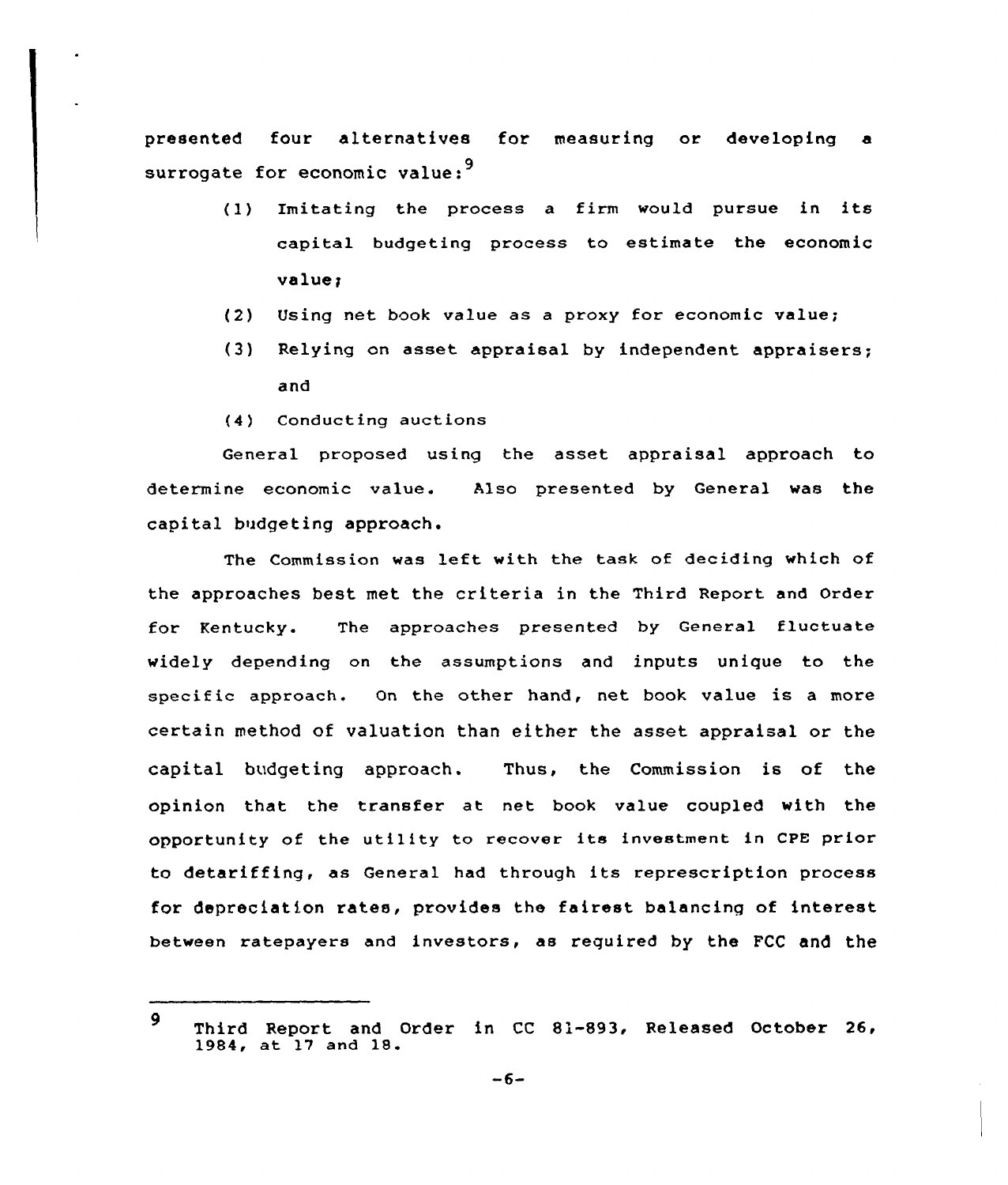principles of Democratic Central Committee v. Washington Metropolitan Area Transit Commission, 485 F.2d 786 (D.C. Cir. 1973) (hereinafter referred to as DCC). The FCC has found that net book value is <sup>a</sup> recognized valuation method arid that it meets the DCC test.<sup>10</sup>

Moreover, General elected to enter the competitive and more risky environment when it chose to make its initial investment in mobile and paging equipment and this service was chosen by a relatively small number of customers. If General did not recover its investment in this equipment, it is the Commission's opinion that the cost of this service should not be borne by the general ratepayers as General's proposal would cause.

The Commission has therefore decided that net book value is the fairest measure of economic value for both investors and ratepayers.

### SUMMARY

The Commission, after consideration of the evidence of record and being advised, is of the opinion and finds that:

1. General's request that the valuation standard be changed to market value for embedded mobile and paging equipment should be denied.

2. Net book value is the appropriate valuation method in determining the economic value of embedded mobile and paging equipment.

 $10$  Ibid., at  $3$ .

 $-7-$